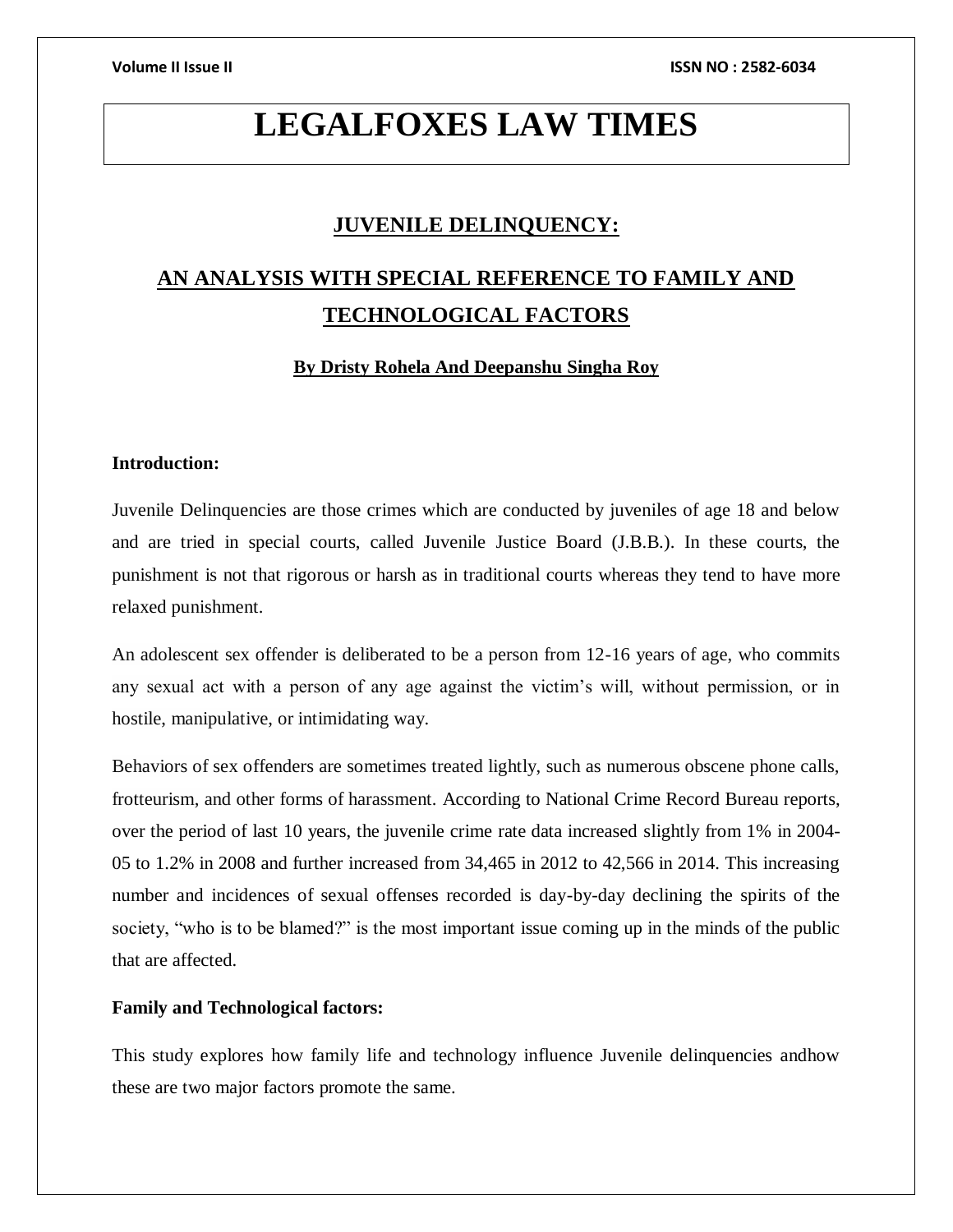# **(I) Family:**

Juveniles tend to become delinquent if the foundation of the learning is itself at fault, which are their homes. The variants which are taken into consideration while judging how family can play a role in these delinquencies are , family functioning, impact of family disruption, and twoparent versus single parent households.

# **(i) Broken Family:**

Love and control is at failure in the broken family. Children from such families are deprived of care, protection and support from both the parents and where single parenting affects the child mentally, emotionally as well as psychologically. In most of the cases juveniles don't know how to contain these emotions and as a result they deal with them by engaging in some or the other criminal act to liberate the built-up aggravation within them. Most of the times a single working parent does not have parent-child connection because they do not have enough time to lend a hand to their children to deal with the emotions and feelings of having only one parent.

### **(ii) Family Tension**

Family tension is also a principal contributory issue to aberrant behavior. It is found that family tension results in the child behaving in unfriendliness and hatred manner. Children often do not feel secure, protected and satisfied in the strained-filled environment dwelling in such homes. Long-standing concern minimizes family cohesiveness and hampers parents' capability to present a friendly, free and happy ambiance for suitable child- rearing and family problemsolving. Unified homes create smaller number of delinquents whereas homes where tension and hostility are filled were found to be good breeding grounds for possible delinquents.

## **(iii) Parental Rejection**

Parental off-putting response or emotional deficiency is major factor for juvenile delinquency. If a child who is unwanted or neglected does not get love and affection as well as support and direction at home, he will often turn towards groups of anodd nature outside the family sphere. child's maturity and growth of a conscience is directly affected by parental rejection. It is also seen that the lack of sense of right and wrong mixed with feeling of antagonism for being rejected, and unfriendliness led to violence and hatred, it affects the way children look at others.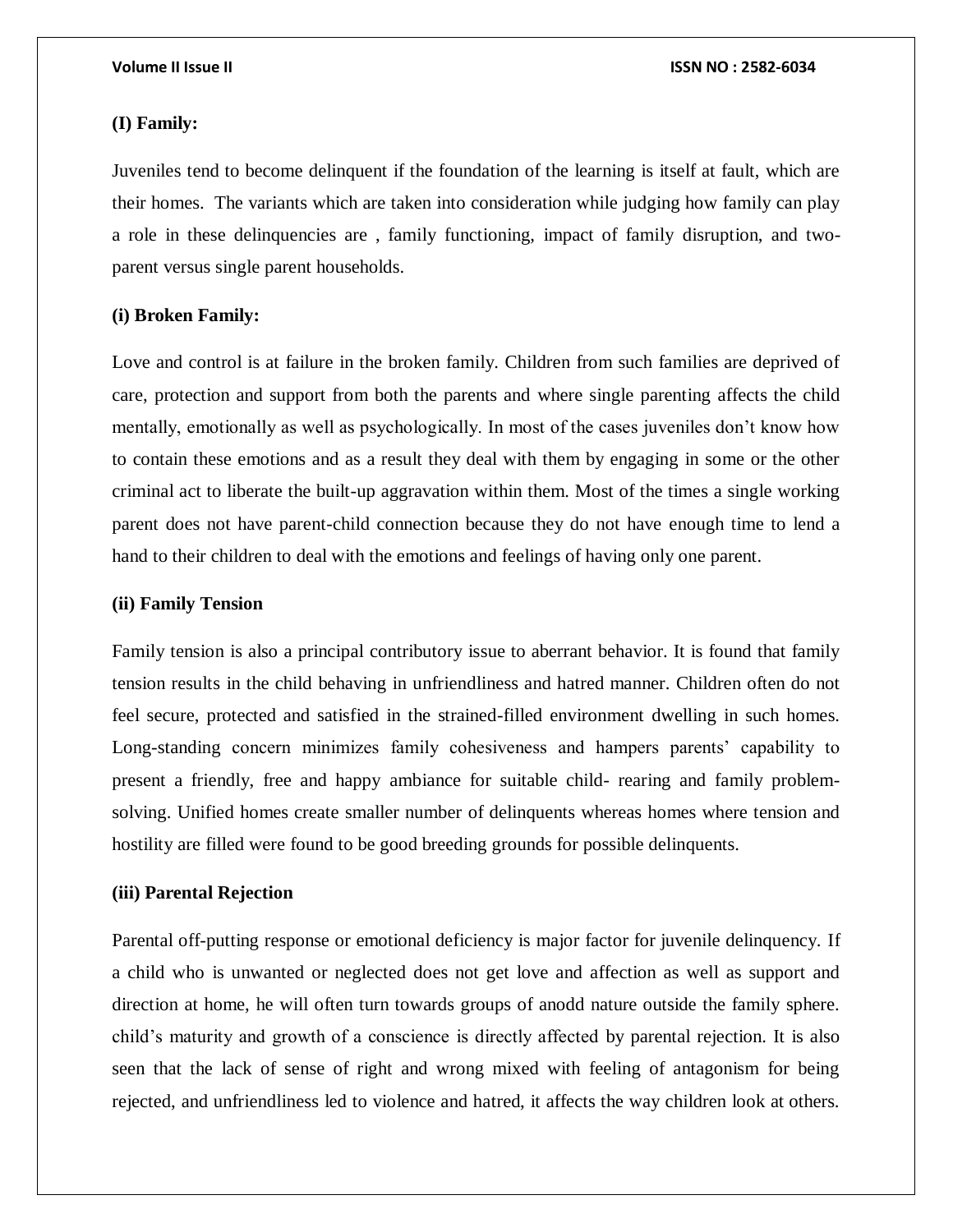### **Volume II Issue II ISSN NO : 2582-6034**

Parents who are unsuccessful in providing regular direction and supervision take away from their children the opportunity to have support by choosing to behave in agreement with parental rules.

# **(iv) Sibling's Role**

There has always been a lot of room for parents to fail to see the pattern of bullying among older brother towards younger siblings. Studies have been conducted to show that it is very common to see that bullying among older siblings often coverts into aggressive behavior in younger children, creating them bullies or worse.

It is usually observed that there are high chances that younger siblings would follow footprints of a trouble maker older sibling. The probability is far above the ground that such children will end up being juvenile offenders themselves<sup>1</sup>.

# **(II)Technology:**

 $\overline{\phantom{a}}$ 

Technological development in recent times in children's lives has opened many doors and opportunities for their educational progress. However, if not used efficiently or correctly, technology can also be hazardous to them both academically and morally. One of the differences that have been most noticeable is the transformation of children interacting with each other their playing and cooperation with previous generation. Although technology does have many benefits such as learning and other cognitive growth but it comes with its own side effects and cons which hampers child personal growth and social life.

The convenience and affordability of technological devices, and mobile phones with camera and video-streaming technology have given them new opportunities for the creation of distasteful images of children with such images over and over again shared by sex offenders in the online environment, resulting in the increasingly large and well-paid online accessibility of indecent images of children.

# **Effect of decreasing the age of Juvenile from 18 to 16 for delinquency:**

<sup>&</sup>lt;sup>1</sup>Ahuja, Ram "Social Problems in India". Rawat Publications, Jaipur; Printed at nice Printing Press, New Delhi.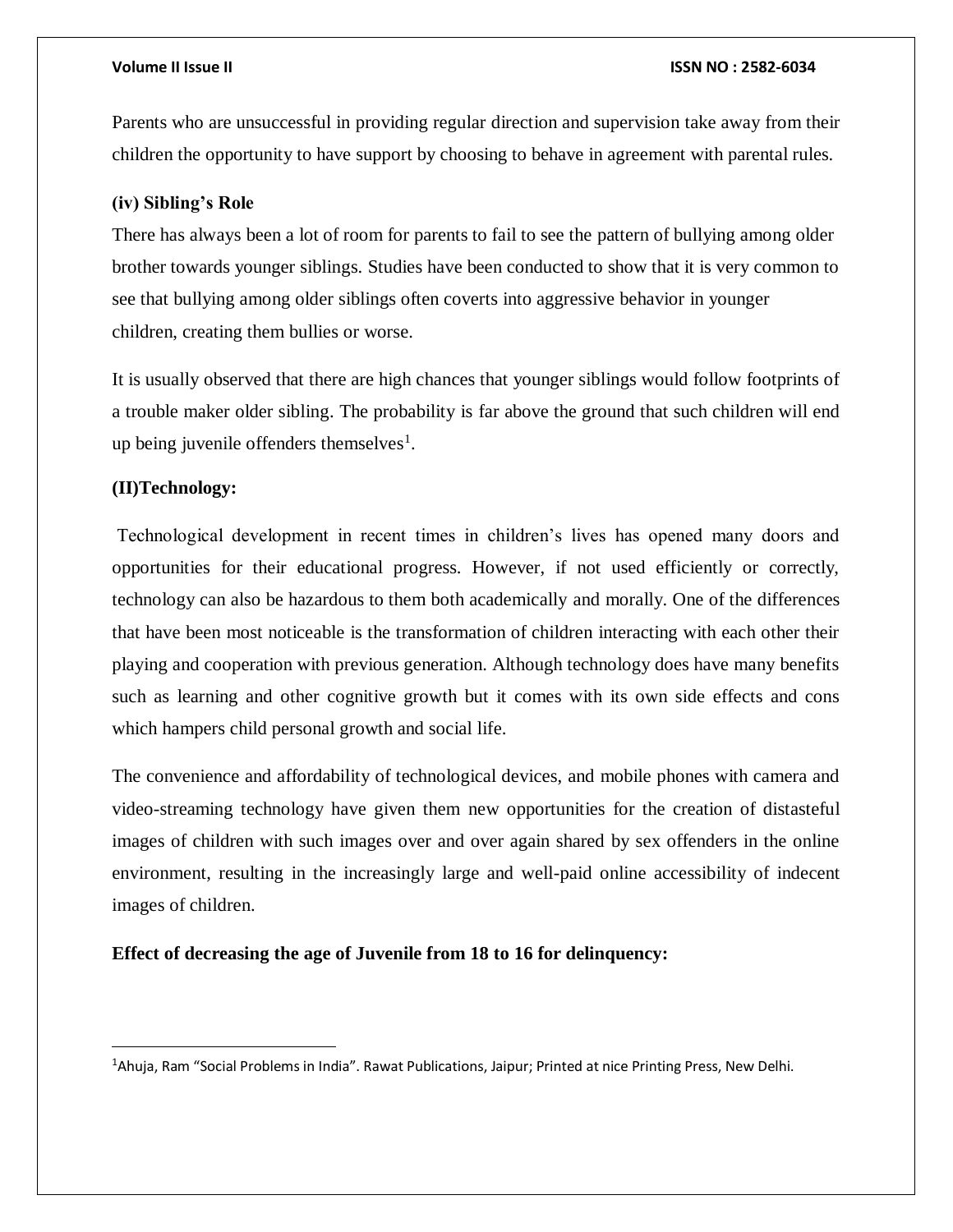### **Volume II Issue II ISSN NO : 2582-6034**

According to the Juvenile Justice (Amendment) Bill, 2015, being cleared by the Rajya Sabha, has decreased the age of a juvenile in case of anydeviation with law from 18years to 16years. The question which arises in our mind is that "When in the 16 to 18 yrs age groupsbe inclined to commit crime, will the new policy act as deterrence on people below 18 years?

16<sup>th</sup> December, 2017 had noticed the gang rape of a paramedical student that resulted in nationwide protests and lead to the inclusion of new laws on crimes happening against women. On  $16<sup>th</sup>$ December, 2012, the 23 year-old, who was popularly known as 'Nirbhaya' was brutally gang raped by 6 men. Among those 6 rapists, one was juvenile who was the main culprit and participator of this case, was sent to a probation home.

It is debatable whether such reduce in the age limit bracket will bring down the crime rate among adolescents, especially teenagers falling in the 16-18 age groups as the offender in most of the instance descend in this set. $^{2}$ 

Changes in law do not necessarily mean changes in practice. Legal reform and policy change that have taken place are not sufficient to curtail these loathsome offences by juveniles. Even if the age is deduced to 16 years, even then it shows that offenders have a very little consideration for deterrents. These laws only provide for offenders that of 18 to 16 year old age bracket but what if the offender is less than the age bracket so set.

## **CONCLUSION / SUGGESTIONS**

 $\overline{a}$ 

"Juveniles who force sexual offences are different in terms of their criminal behaviors and prospect public security risk…"

So as to reduce the rate at which delinquencies by juveniles are committed, here are some suggestions in contrary to the same:

 *Parent-Child Interaction Training* program should be organized which should target lowincome groups where the child has atleast one behavioural or emotional issue. This program is to get improved family supervision and practices it also decreases children's disruptive behaviors, including aggression and fretfulness.

<sup>&</sup>lt;sup>2</sup> P.V. Ramakrishna Rao, former Additional Public Prosecutor and the Legal Advisor to the Police Commissionerate